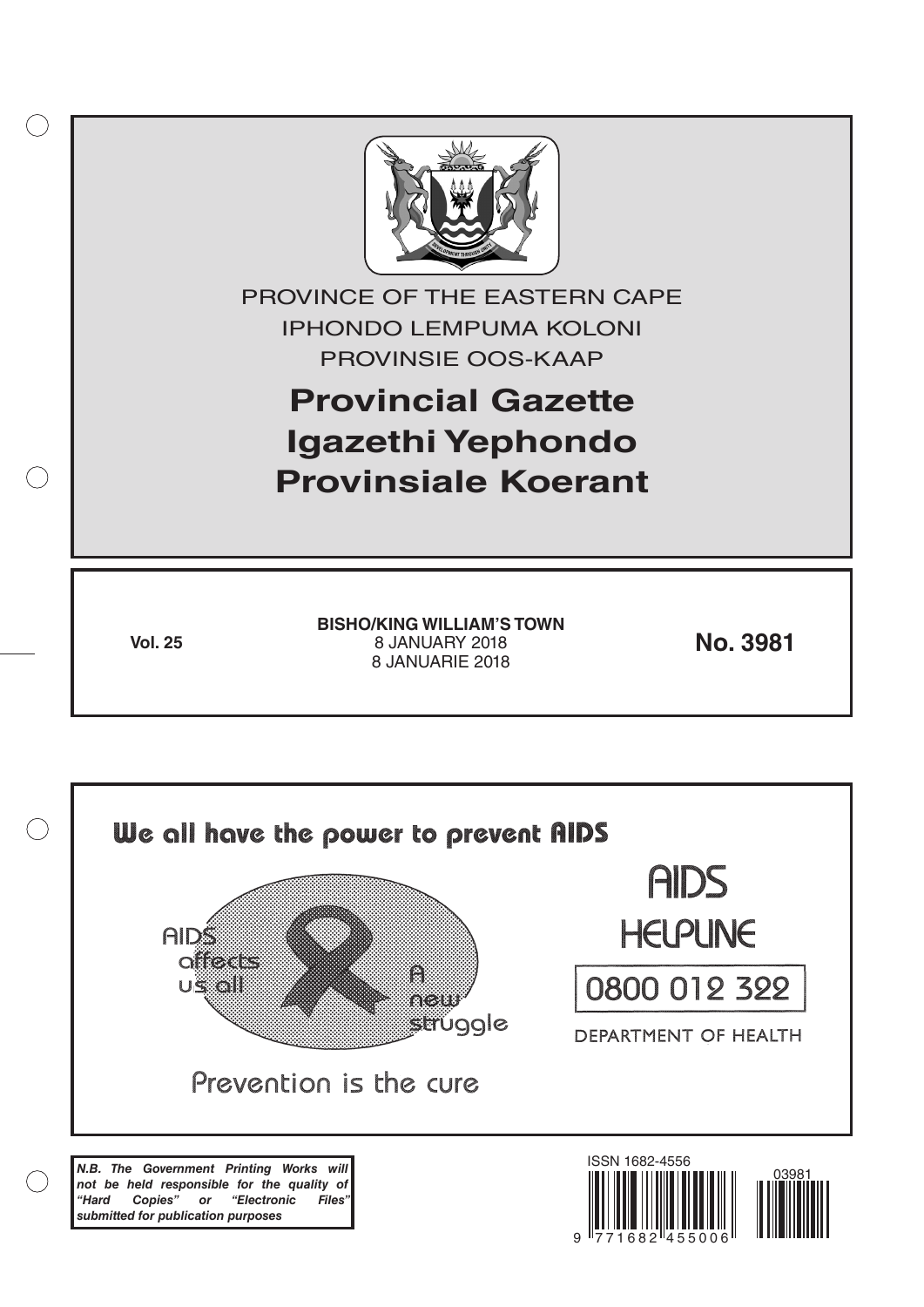# **IMPORTANT NOTICE:**

**The GovernmenT PrinTinG Works Will noT be held resPonsible for any errors ThaT miGhT occur due To The submission of incomPleTe / incorrecT / illeGible coPy.**

**no fuTure queries Will be handled in connecTion WiTh The above.**

#### **CONTENTS**

|                |                                                                                                          | Gazette | Page |
|----------------|----------------------------------------------------------------------------------------------------------|---------|------|
|                |                                                                                                          | No.     | No.  |
|                | <b>PROVINCIAL NOTICES • PROVINSIALE KENNISGEWINGS</b>                                                    |         |      |
| 2              | Spatial Planning and Land Use Management Act (16/2013): Removal of Restrictive Title Deed Conditions for | 3981    | 11   |
| 3              | Spatial Planning and Land Use Management Act (16/2013): Erf 2913, Newton Park, Port Elizabeth, Eastern   | 3981    |      |
| $\overline{4}$ | Spatial Planning and Land Use Management Act (16/2013): Erf 2364, Walmer, Port Elizabeth, Eastern Cape   |         |      |
| 5              | Spatial Planning and Land Use Management Act (16/2013): Erf 2485, Newton Park, Port Elizabeth            | 3981    | 13   |
|                | <b>LOCAL AUTHORITY NOTICES • PLAASLIKE OWERHEIDS KENNISGEWINGS</b>                                       |         |      |
| З              | Spatial Planning and Land Use Management Act (16/2013): Erf 7036, East London                            | 3981    | 14   |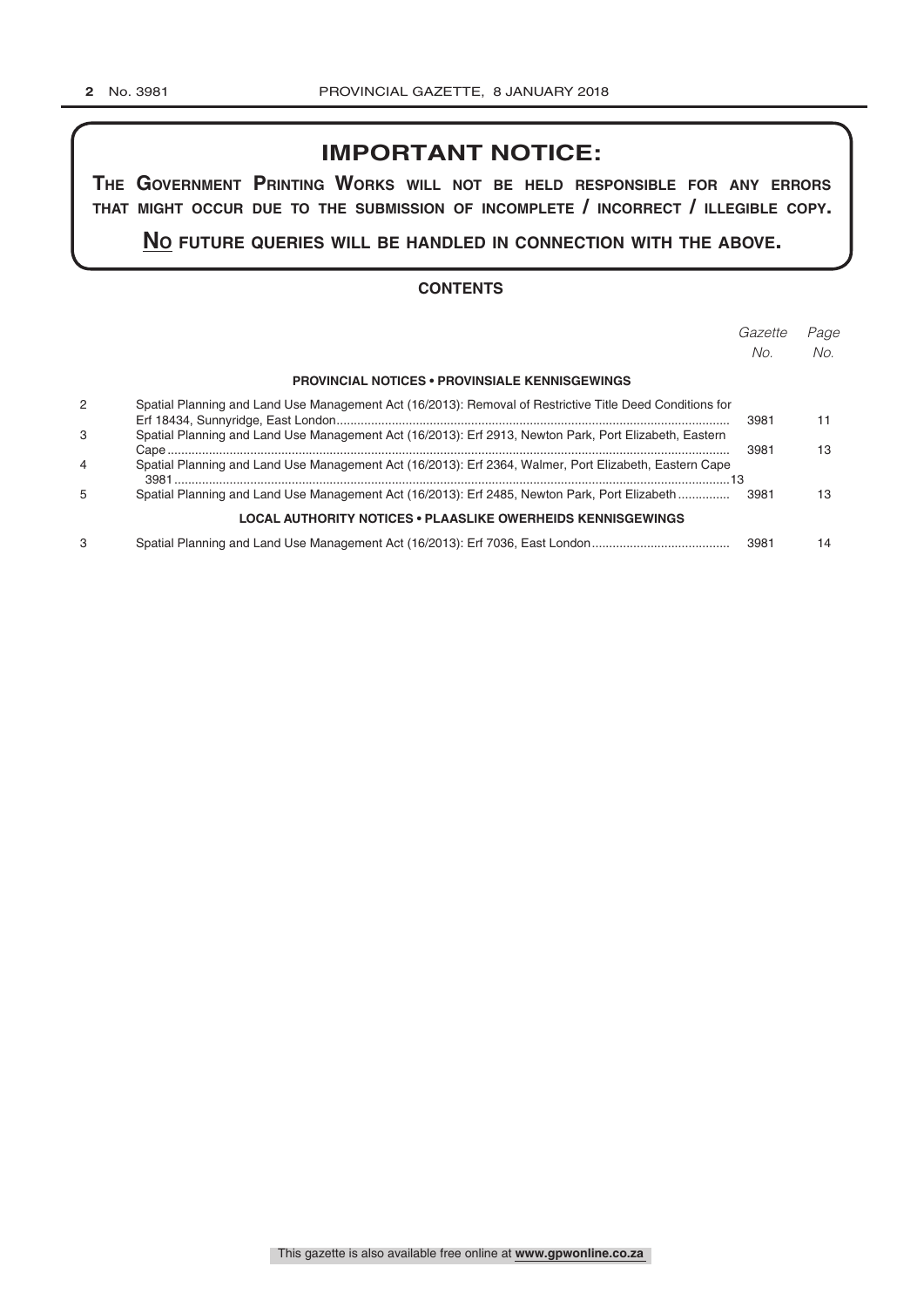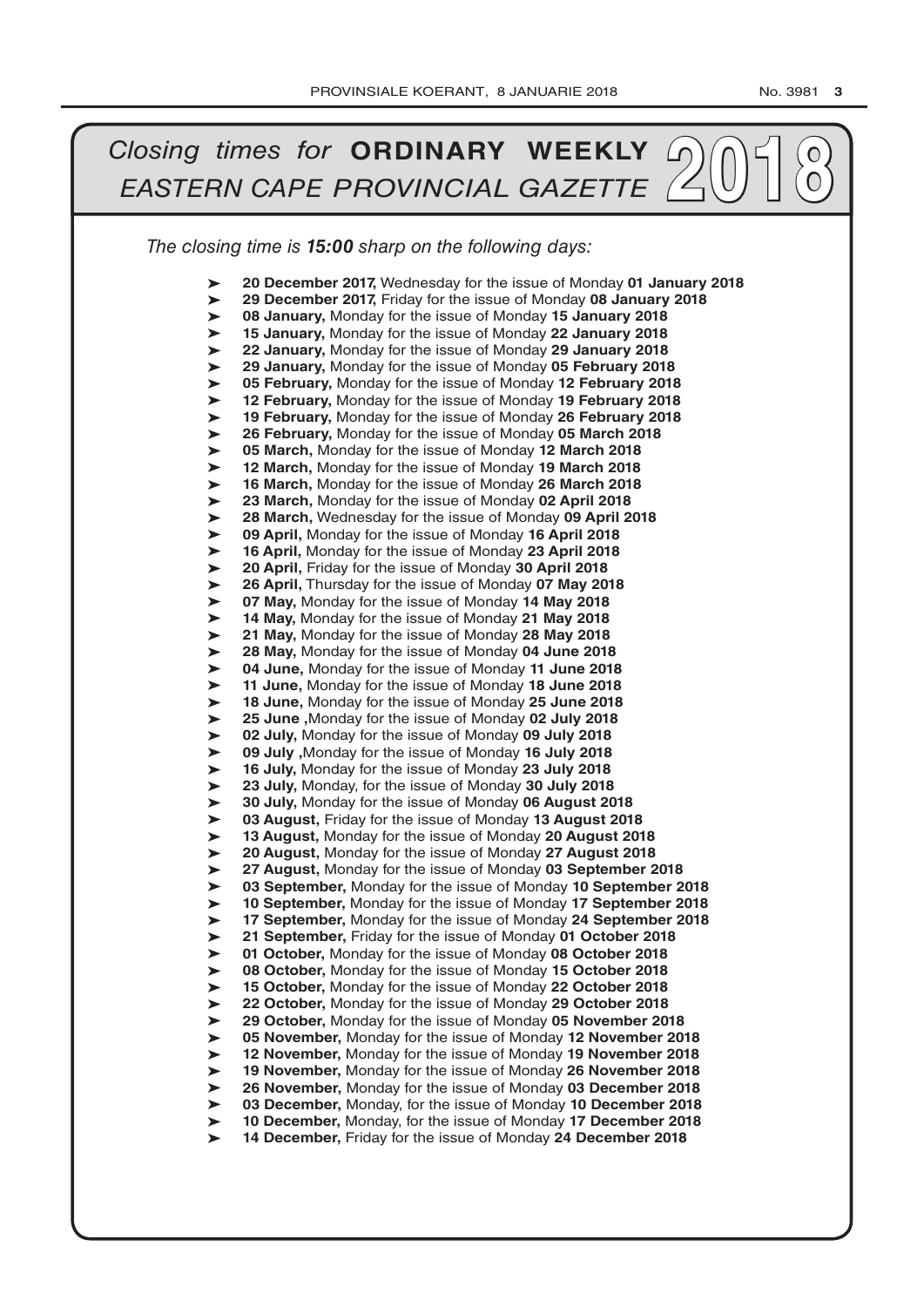# **LIST OF TARIFF RATES** FOR PUBLICATION OF NOTICES **COMMENCEMENT: 1 APRIL 2016**

# **NATIONAL AND PROVINCIAL**

Notice sizes for National, Provincial & Tender gazettes 1/4, 2/4, 3/4, 4/4 per page. Notices submitted will be charged at R1000 per full page, pro-rated based on the above categories.

| <b>Pricing for National, Provincial - Variable Priced Notices</b> |                          |                      |  |  |  |  |
|-------------------------------------------------------------------|--------------------------|----------------------|--|--|--|--|
| <b>Notice Type</b>                                                | <b>Page Space</b>        | <b>New Price (R)</b> |  |  |  |  |
| Ordinary National, Provincial                                     | 1/4 - Quarter Page       | 250.00               |  |  |  |  |
| Ordinary National, Provincial                                     | 2/4 - Half Page          | 500.00               |  |  |  |  |
| Ordinary National, Provincial                                     | 3/4 - Three Quarter Page | 750.00               |  |  |  |  |
| Ordinary National, Provincial                                     | 4/4 - Full Page          | 1000.00              |  |  |  |  |

# **EXTRA-ORDINARY**

All Extra-ordinary National and Provincial gazette notices are non-standard notices and attract a variable price based on the number of pages submitted.

The pricing structure for National and Provincial notices which are submitted as **Extra ordinary submissions** will be charged at **R3000** per page.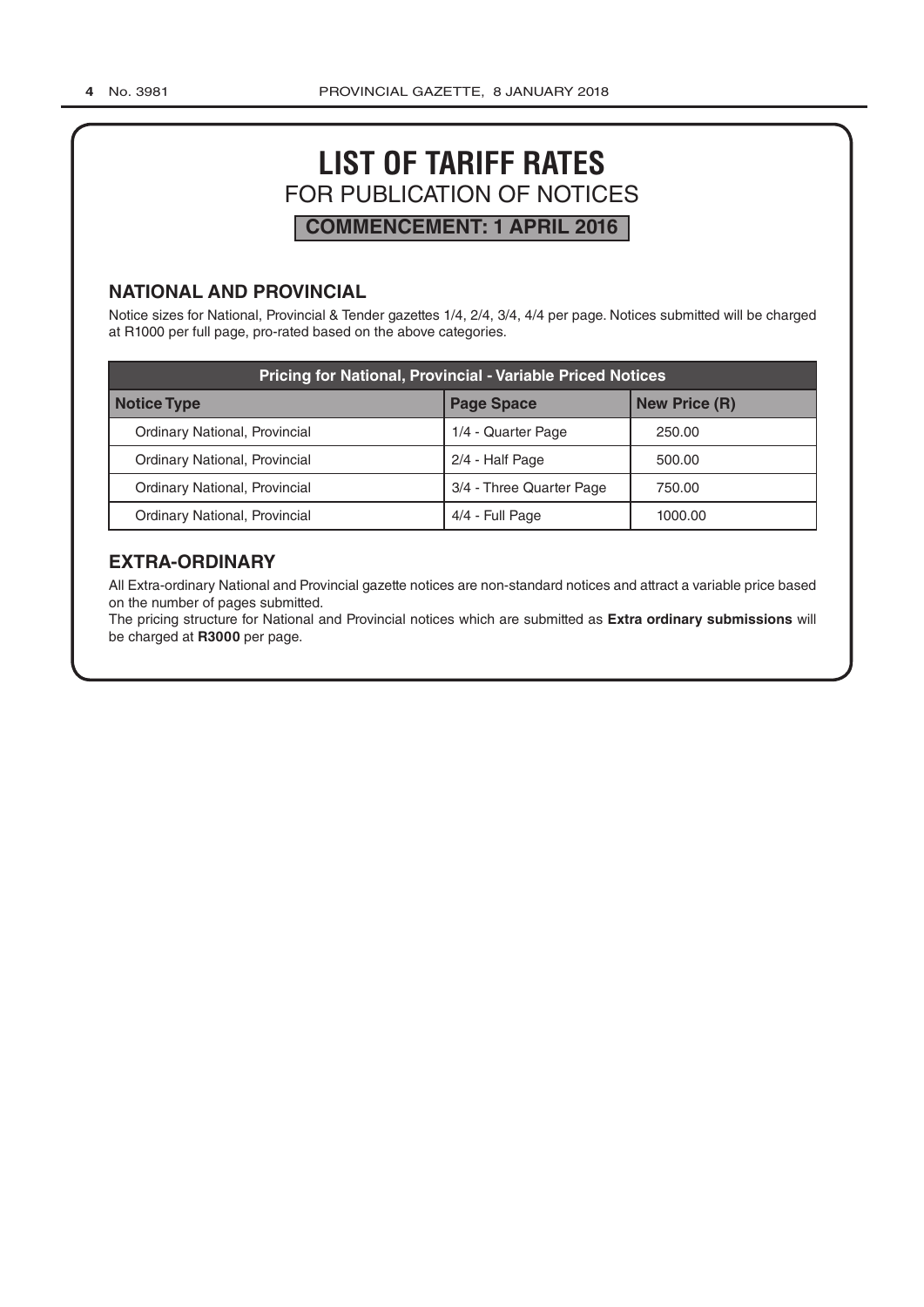The **Government Printing Works** (**GPW**) has established rules for submitting notices in line with its electronic notice processing system, which requires the use of electronic *Adobe* Forms. Please ensure that you adhere to these guidelines when completing and submitting your notice submission.

# **Closing Times for ACCepTAnCe of noTiCes**

- 1. The *Government Gazette* and *Government Tender Bulletin* are weekly publications that are published on Fridays and the closing time for the acceptance of notices is strictly applied according to the scheduled time for each gazette.
- 2. Please refer to the Submission Notice Deadline schedule in the table below. This schedule is also published online on the Government Printing works website www.gpwonline.co.za

All re-submissions will be subject to the standard cut-off times. **All notices received after the closing time will be rejected**.

| <b>Government Gazette Type</b>                   | <b>Publication</b><br><b>Frequency</b> | <b>Publication Date</b>                              | <b>Submission Deadline</b>                              | <b>Cancellations Deadline</b>                   |
|--------------------------------------------------|----------------------------------------|------------------------------------------------------|---------------------------------------------------------|-------------------------------------------------|
| <b>National Gazette</b>                          | Weekly                                 | Friday                                               | Friday 15h00 for next Friday                            | Tuesday, 15h00 - 3 days<br>prior to publication |
| <b>Regulation Gazette</b>                        | Weekly                                 | Friday                                               | Friday 15h00, to be published<br>the following Friday   | Tuesday, 15h00 - 3 days<br>prior to publication |
| <b>Petrol Price Gazette</b>                      | As required                            | First Wednesday of<br>the month                      | One week before publication                             | 3 days prior to<br>publication                  |
| <b>Road Carrier Permits</b>                      | Weekly                                 | Friday                                               | Thursday 15h00, to be<br>published the following Friday | 3 days prior to<br>publication                  |
| Unclaimed Monies (justice,<br>labour or lawyers) | January / As<br>required<br>2 per year | Any                                                  | 15 January / As required                                | 3 days prior to<br>publication                  |
| Parliament (acts, white paper,<br>green paper)   | As required                            | Any                                                  |                                                         | 3 days prior to<br>publication                  |
| <b>Manuals</b>                                   | As required                            | Any                                                  | <b>None</b>                                             | <b>None</b>                                     |
| <b>State of Budget</b><br>(National Treasury)    | Monthly                                | Any                                                  | 7 days prior to publication                             | 3 days prior to<br>publication                  |
| Legal Gazettes A, B and C                        | Weekly                                 | Friday                                               | One week before publication                             | Tuesday, 15h00 - 3 days<br>prior to publication |
| <b>Tender Bulletin</b>                           | Weekly                                 | Friday                                               | Friday 15h00 for next Friday                            | Tuesday, 15h00 - 3 days<br>prior to publication |
| Gauteng                                          | Weekly                                 | Wednesday                                            | Two weeks before publication                            | 3 days after submission<br>deadline             |
| Eastern Cape                                     | Weekly                                 | Monday                                               | One week before publication                             | 3 days prior to<br>publication                  |
| Northern Cape                                    | Weekly                                 | Monday                                               | One week before publication                             | 3 days prior to<br>publication                  |
| <b>North West</b>                                | Weekly                                 | Tuesday                                              | One week before publication                             | 3 days prior to<br>publication                  |
| KwaZulu-Natal                                    | Weekly                                 | Thursday                                             | One week before publication                             | 3 days prior to<br>publication                  |
| Limpopo                                          | Weekly                                 | Friday                                               | One week before publication                             | 3 days prior to<br>publication                  |
| Mpumalanga                                       | Weekly                                 | Friday                                               | One week before publication                             | 3 days prior to<br>publication                  |
| <b>Gauteng Liquor License</b><br>Gazette         | Monthly                                | Wednesday before<br>the First Friday of the<br>month | Two weeks before publication                            | 3 days after submission<br>deadline             |
| Northern Cape Liquor License<br>Gazette          | Monthly                                | First Friday of the<br>month                         | Two weeks before publication                            | 3 days after submission<br>deadline             |
| National Liquor License Gazette                  | Monthly                                | First Friday of the<br>month                         | Two weeks before publication                            | 3 days after submission<br>deadline             |
| Mpumalanga Liquor License<br>Gazette             | 2 per month                            | Second & Fourth<br>Friday                            | One week before                                         | 3 days prior to<br>publication                  |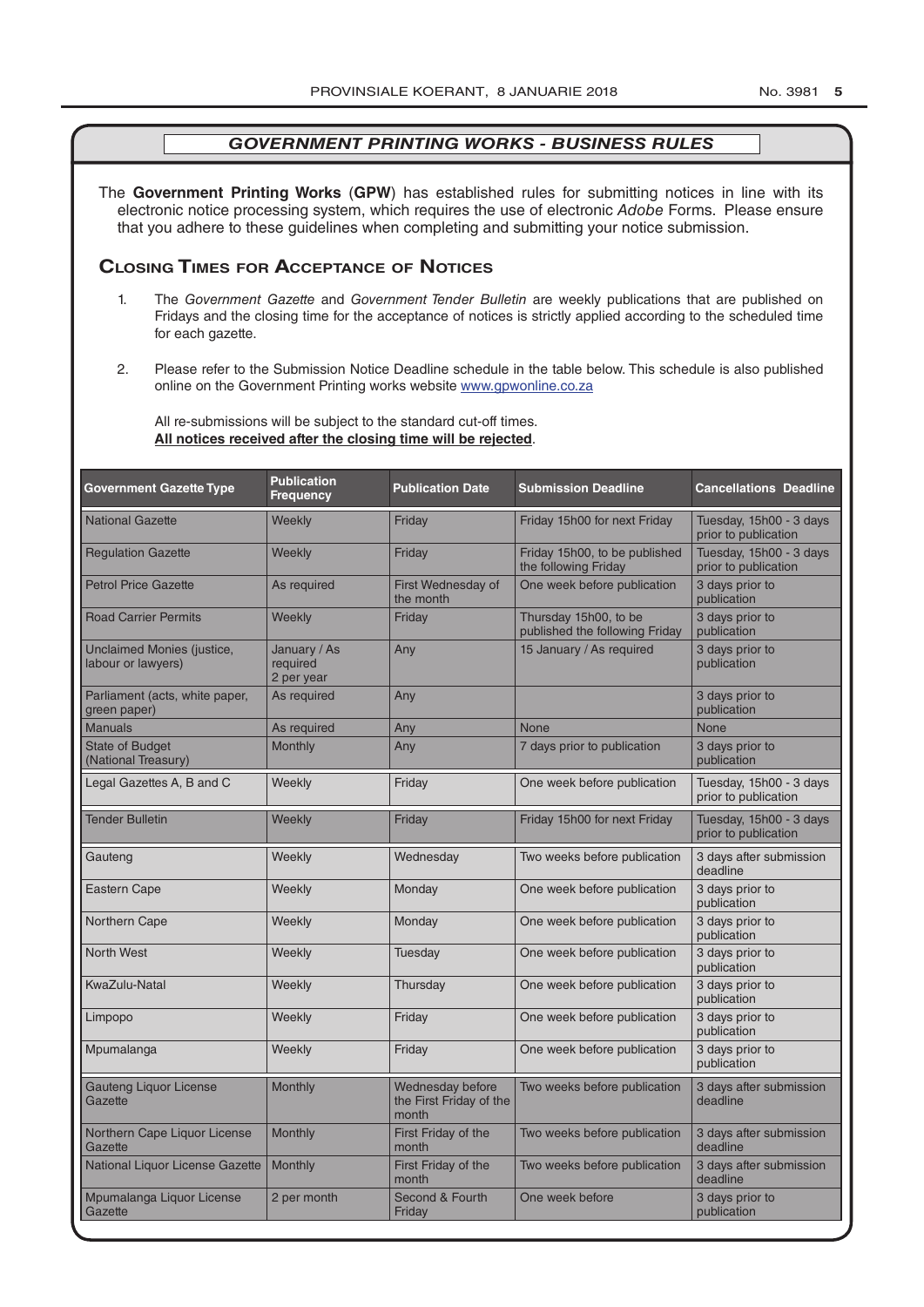### **exTrAordinAry gAzeTTes**

3. *Extraordinary Gazettes* can have only one publication date. If multiple publications of an *Extraordinary Gazette* are required, a separate Z95/Z95Prov *Adobe* Forms for each publication date must be submitted.

# **NOTICE SUBMISSION PROCESS**

- 4. Download the latest *Adobe* form, for the relevant notice to be placed, from the **Government Printing Works** website www.gpwonline.co.za.
- 5. The *Adobe* form needs to be completed electronically using *Adobe Acrobat* / *Acrobat Reader*. Only electronically completed *Adobe* forms will be accepted. No printed, handwritten and/or scanned *Adobe* forms will be accepted.
- 6. The completed electronic *Adobe* form has to be submitted via email to submit.egazette@gpw.gov.za. The form needs to be submitted in its original electronic *Adobe* format to enable the system to extract the completed information from the form for placement in the publication.
- 7. Every notice submitted **must** be accompanied by an official **GPW** quotation. This must be obtained from the *eGazette* Contact Centre.
- 8. Each notice submission should be sent as a single email. The email **must** contain **all documentation relating to a particular notice submission**.
	- 8.1. Each of the following documents must be attached to the email as a separate attachment:
		- 8.1.1. An electronically completed *Adobe* form, specific to the type of notice that is to be placed.
			- 8.1.1.1. For National *Government Gazette* or *Provincial Gazette* notices, the notices must be accompanied by an electronic Z95 or Z95Prov *Adobe* form
			- 8.1.1.2. The notice content (body copy) **MUST** be a separate attachment.
		- 8.1.2. A copy of the official **Government Printing Works** quotation you received for your notice . *(Please see Quotation section below for further details)*
		- 8.1.3. A valid and legible Proof of Payment / Purchase Order: **Government Printing Works** account customer must include a copy of their Purchase Order*.* **Non**-**Government Printing Works** account customer needs to submit the proof of payment for the notice
		- 8.1.4. Where separate notice content is applicable (Z95, Z95 Prov and TForm 3, it should **also** be attached as a separate attachment. *(Please see the Copy Section below, for the specifications)*.
		- 8.1.5. Any additional notice information if applicable.
- 9. The electronic *Adobe* form will be taken as the primary source for the notice information to be published. Instructions that are on the email body or covering letter that contradicts the notice form content will not be considered. The information submitted on the electronic *Adobe* form will be published as-is.
- 10. To avoid duplicated publication of the same notice and double billing, Please submit your notice **ONLY ONCE.**
- 11. Notices brought to **GPW** by "walk-in" customers on electronic media can only be submitted in *Adobe* electronic form format. All "walk-in" customers with notices that are not on electronic *Adobe* forms will be routed to the Contact Centre where they will be assisted to complete the forms in the required format.
- 12. Should a customer submit a bulk submission of hard copy notices delivered by a messenger on behalf of any organisation e.g. newspaper publisher, the messenger will be referred back to the sender as the submission does not adhere to the submission rules.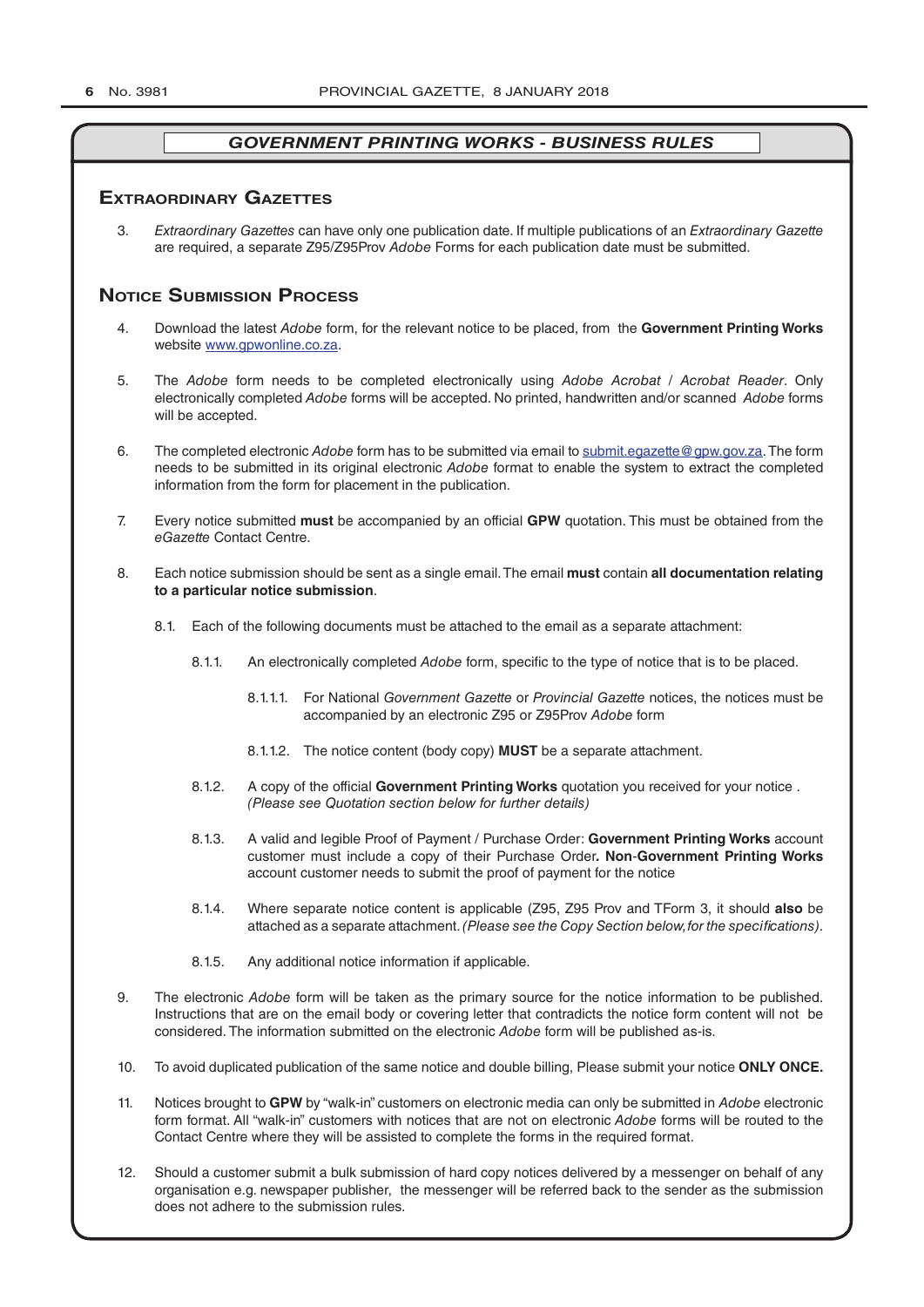#### **QuoTATions**

- 13. Quotations are valid until the next tariff change.
	- 13.1. *Take note:* **GPW**'s annual tariff increase takes place on *1 April* therefore any quotations issued, accepted and submitted for publication up to *31 March* will keep the old tariff. For notices to be published from 1 April, a quotation must be obtained from **GPW** with the new tariffs. Where a tariff increase is implemented during the year, **GPW** endeavours to provide customers with 30 days' notice of such changes.
- 14. Each quotation has a unique number.
- 15. Form Content notices must be emailed to the *eGazette* Contact Centre for a quotation.
	- 15.1. The *Adobe* form supplied is uploaded by the Contact Centre Agent and the system automatically calculates the cost of your notice based on the layout/format of the content supplied.
	- 15.2. It is critical that these *Adobe* Forms are completed correctly and adhere to the guidelines as stipulated by **GPW**.

#### 16. **APPLICABLE ONLY TO GPW ACCOUNT HOLDERS**:

- 16.1. **GPW** Account Customers must provide a valid **GPW** account number to obtain a quotation.
- 16.2. Accounts for **GPW** account customers **must** be active with sufficient credit to transact with **GPW** to submit notices.
	- 16.2.1. If you are unsure about or need to resolve the status of your account, please contact the **GPW** Finance Department prior to submitting your notices. (If the account status is not resolved prior to submission of your notice, the notice will be failed during the process).

#### 17. **APPLICABLE ONLY TO CASH CUSTOMERS:**

- 17.1. Cash customers doing **bulk payments** must use a **single email address** in order to use the **same proof of payment** for submitting multiple notices.
- 18. The responsibility lies with you, the customer, to ensure that the payment made for your notice(s) to be published is sufficient to cover the cost of the notice(s).
- 19. Each quotation will be associated with one proof of payment / purchase order / cash receipt.

#### 19.1. This means that **the quotation number can only be used once to make a payment.**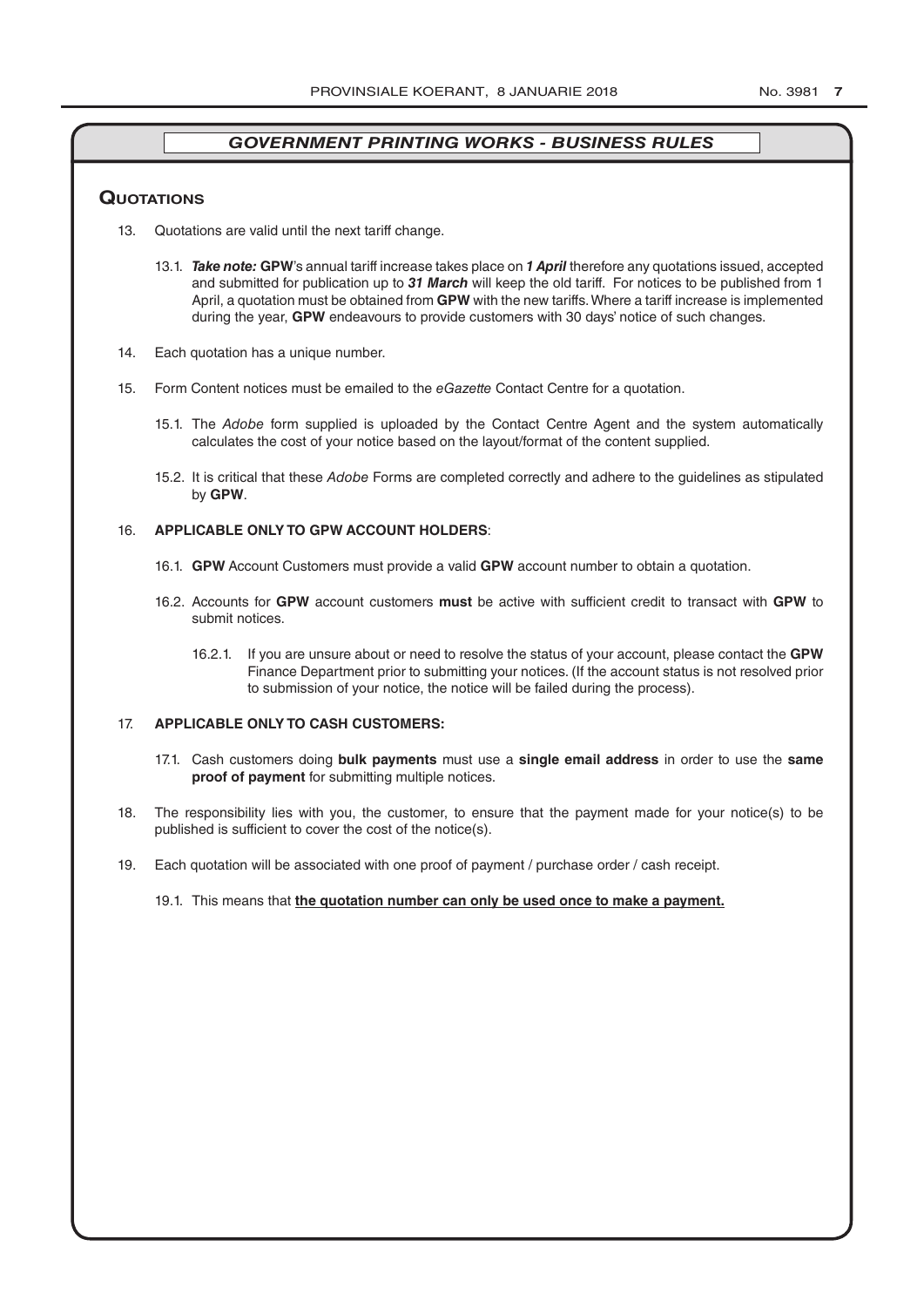### **COPY (SEPARATE NOTICE CONTENT DOCUMENT)**

- 20. Where the copy is part of a separate attachment document for Z95, Z95Prov and TForm03
	- 20.1. Copy of notices must be supplied in a separate document and may not constitute part of any covering letter, purchase order, proof of payment or other attached documents.

The content document should contain only one notice. (You may include the different translations of the same notice in the same document).

20.2. The notice should be set on an A4 page, with margins and fonts set as follows:

Page size  $=$  A4 Portrait with page margins: Top  $=$  40mm, LH/RH  $=$  16mm, Bottom  $=$  40mm; Use font size: Arial or Helvetica 10pt with 11pt line spacing;

Page size = A4 Landscape with page margins:  $Top = 16$ mm, LH/RH = 40mm, Bottom = 16mm; Use font size: Arial or Helvetica 10pt with 11pt line spacing;

#### **CAnCellATions**

- 21. Cancellation of notice submissions are accepted by **GPW** according to the deadlines stated in the table above in point 2. Non-compliance to these deadlines will result in your request being failed. Please pay special attention to the different deadlines for each gazette. Please note that any notices cancelled after the cancellation deadline will be published and charged at full cost.
- 22. Requests for cancellation must be sent by the original sender of the notice and must accompanied by the relevant notice reference number (N-) in the email body.

#### **AmendmenTs To noTiCes**

23. With effect from 01 October 2015, **GPW** will not longer accept amendments to notices. The cancellation process will need to be followed according to the deadline and a new notice submitted thereafter for the next available publication date.

#### **REJECTIONS**

- 24. All notices not meeting the submission rules will be rejected to the customer to be corrected and resubmitted. Assistance will be available through the Contact Centre should help be required when completing the forms. (012-748 6200 or email info.egazette@gpw.gov.za). Reasons for rejections include the following:
	- 24.1. Incorrectly completed forms and notices submitted in the wrong format, will be rejected.
	- 24.2. Any notice submissions not on the correct *Adobe* electronic form, will be rejected.
	- 24.3. Any notice submissions not accompanied by the proof of payment / purchase order will be rejected and the notice will not be processed.
	- 24.4. Any submissions or re-submissions that miss the submission cut-off times will be rejected to the customer. The Notice needs to be re-submitted with a new publication date.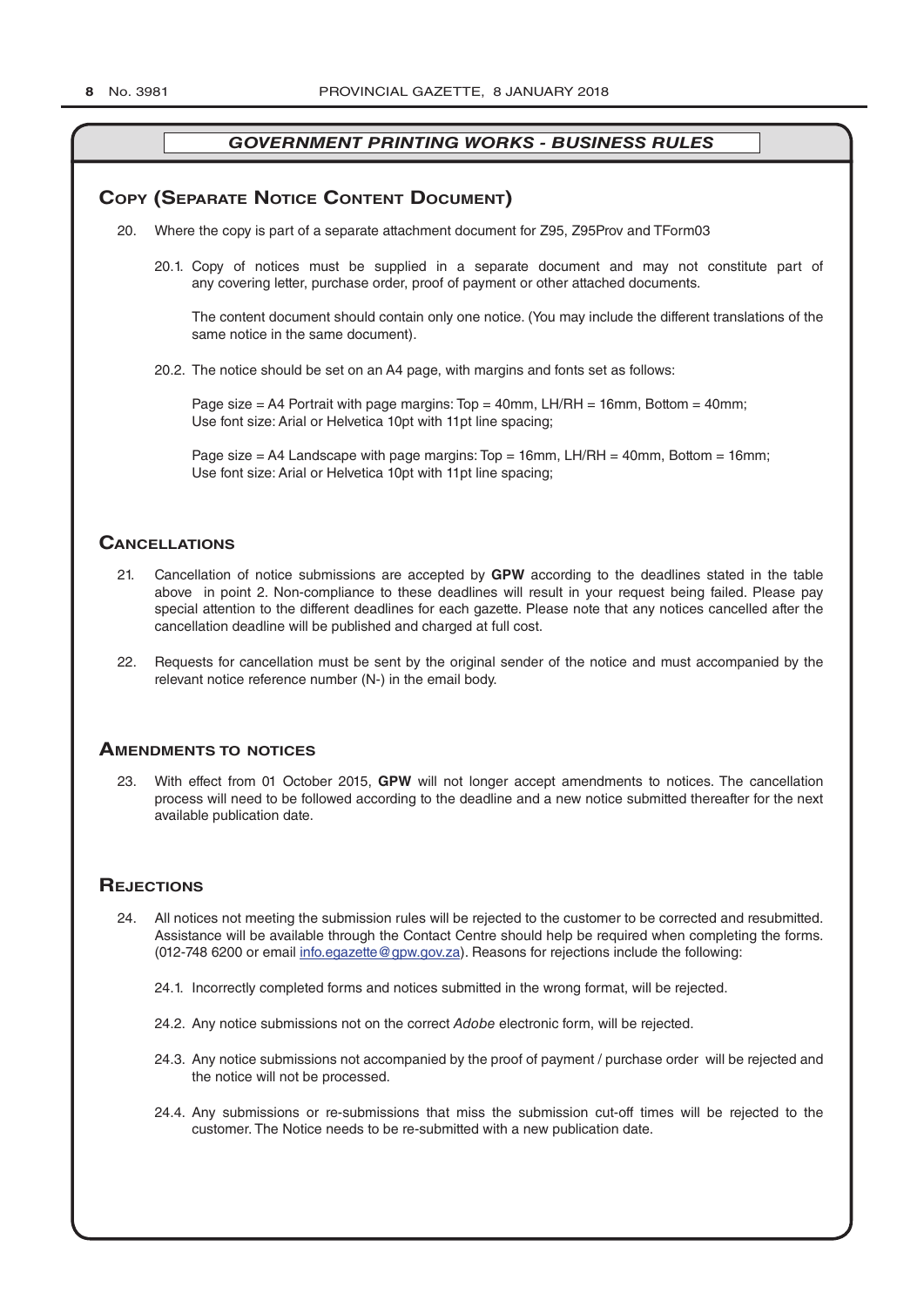#### **ApprovAl of noTiCes**

- 25. Any notices other than legal notices are subject to the approval of the Government Printer, who may refuse acceptance or further publication of any notice.
- 26. No amendments will be accepted in respect to separate notice content that was sent with a Z95 or Z95Prov notice submissions. The copy of notice in layout format (previously known as proof-out) is only provided where requested, for Advertiser to see the notice in final Gazette layout. Should they find that the information submitted was incorrect, they should request for a notice cancellation and resubmit the corrected notice, subject to standard submission deadlines. The cancellation is also subject to the stages in the publishing process, i.e. If cancellation is received when production (printing process) has commenced, then the notice cannot be cancelled.

#### **governmenT prinTer indemnified AgAinsT liAbiliTy**

- 27. The Government Printer will assume no liability in respect of—
	- 27.1. any delay in the publication of a notice or publication of such notice on any date other than that stipulated by the advertiser;
	- 27.2. erroneous classification of a notice, or the placement of such notice in any section or under any heading other than the section or heading stipulated by the advertiser;
	- 27.3. any editing, revision, omission, typographical errors or errors resulting from faint or indistinct copy.

#### **liAbiliTy of AdverTiser**

28. Advertisers will be held liable for any compensation and costs arising from any action which may be instituted against the Government Printer in consequence of the publication of any notice.

#### **CusTomer inQuiries**

Many of our customers request immediate feedback/confirmation of notice placement in the gazette from our Contact Centre once they have submitted their notice – While **GPW** deems it one of their highest priorities and responsibilities to provide customers with this requested feedback and the best service at all times, we are only able to do so once we have started processing your notice submission.

**GPW** has a 2-working day turnaround time for processing notices received according to the business rules and deadline submissions.

Please keep this in mind when making inquiries about your notice submission at the Contact Centre.

- 29. Requests for information, quotations and inquiries must be sent to the Contact Centre ONLY.
- 30. Requests for Quotations (RFQs) should be received by the Contact Centre at least **2 working days** before the submission deadline for that specific publication.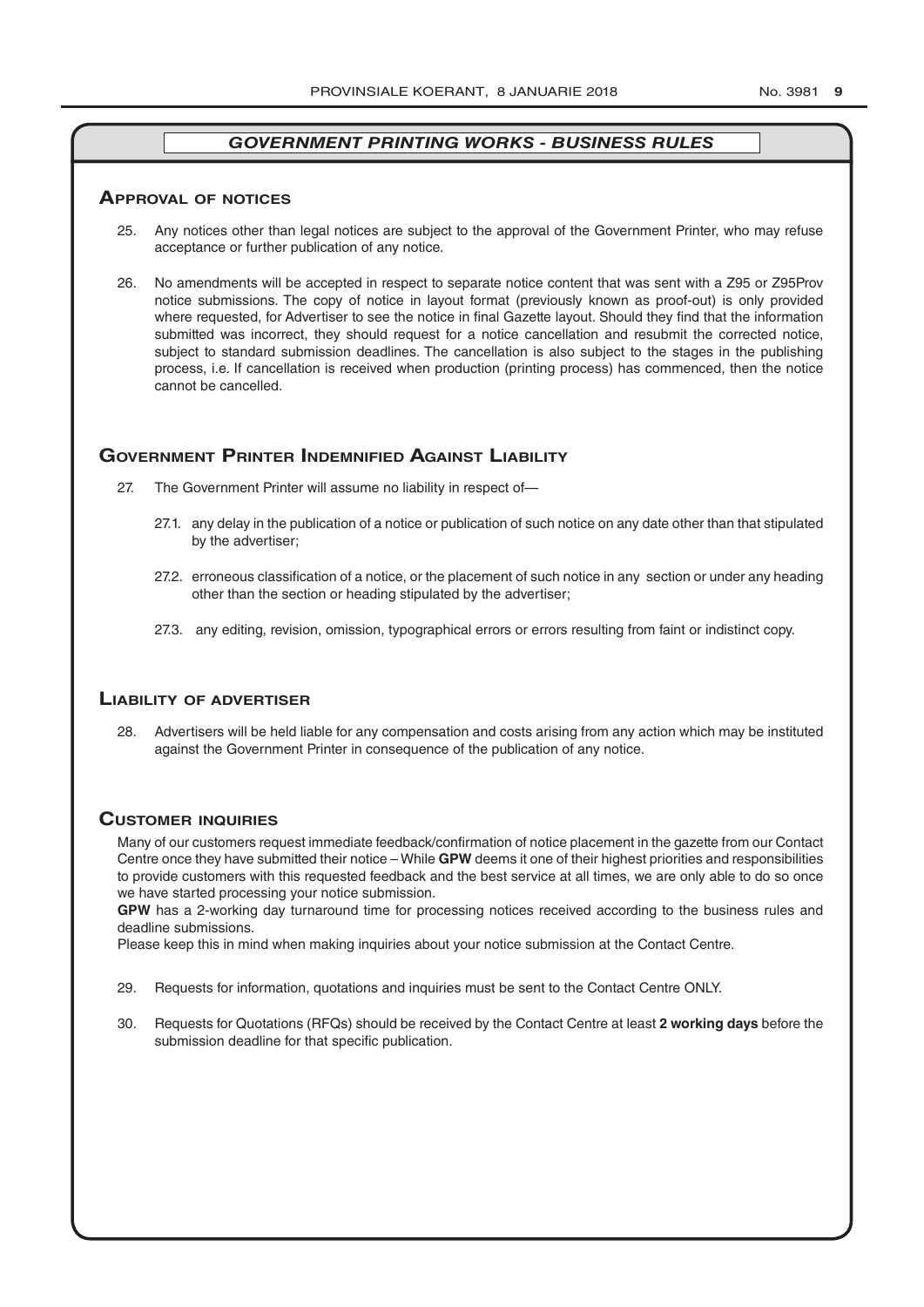#### **pAymenT of CosT**

- 31. The Request for Quotation for placement of the notice should be sent to the Gazette Contact Centre as indicated above, prior to submission of notice for advertising.
- 32. Payment should then be made, or Purchase Order prepared based on the received quotation, prior to the submission of the notice for advertising as these documents i.e. proof of payment or Purchase order will be required as part of the notice submission, as indicated earlier.
- 33. Every proof of payment must have a valid **GPW** quotation number as a reference on the proof of payment document.
- 34. Where there is any doubt about the cost of publication of a notice, and in the case of copy, an enquiry, accompanied by the relevant copy, should be addressed to the Gazette Contact Centre, **Government Printing Works**, Private Bag X85, Pretoria, 0001 email: info.egazette@gpw.gov.za before publication.
- 35. Overpayment resulting from miscalculation on the part of the advertiser of the cost of publication of a notice will not be refunded, unless the advertiser furnishes adequate reasons why such miscalculation occurred. In the event of underpayments, the difference will be recovered from the advertiser, and future notice(s) will not be published until such time as the full cost of such publication has been duly paid in cash or electronic funds transfer into the **Government Printing Works** banking account.
- 36. In the event of a notice being cancelled, a refund will be made only if no cost regarding the placing of the notice has been incurred by the **Government Printing Works**.
- 37. The **Government Printing Works** reserves the right to levy an additional charge in cases where notices, the cost of which has been calculated in accordance with the List of Fixed Tariff Rates, are subsequently found to be excessively lengthy or to contain overmuch or complicated tabulation.

#### **proof of publiCATion**

- 38. Copies of any of the *Government Gazette* or *Provincial Gazette* can be downloaded from the **Government Printing Works** website www.gpwonline.co.za free of charge, should a proof of publication be required.
- 39. Printed copies may be ordered from the Publications department at the ruling price. The **Government Printing Works** will assume no liability for any failure to post or for any delay in despatching of such *Government Gazette*(s).

# *GOVERNMENT PRINTING WORKS CONTACT INFORMATION*

| <b>Physical Address:</b>         |  |  |  |  |
|----------------------------------|--|--|--|--|
| <b>Government Printing Works</b> |  |  |  |  |
| 149 Bosman Street                |  |  |  |  |
| Pretoria                         |  |  |  |  |

**For Gazette and Notice submissions:** Gazette Submissions: **E-mail:** submit.egazette@gpw.gov.za **For queries and quotations, contact:** Gazette Contact Centre: **E-mail:** info.egazette@gpw.gov.za

**Contact person for subscribers:** Mrs M. Toka: **E-mail:** subscriptions@gpw.gov.za

**Physical Address: Postal Address: GPW Banking Details:**

Private Bag X85 **Bank:** ABSA Bosman Street 149 Bosman Street Pretoria **Account No.:** 405 7114 016 Pretoria 0001 **Branch Code:** 632-005

**Tel:** 012-748 6200

**Tel:** 012-748-6066 / 6060 / 6058 **Fax:** 012-323-9574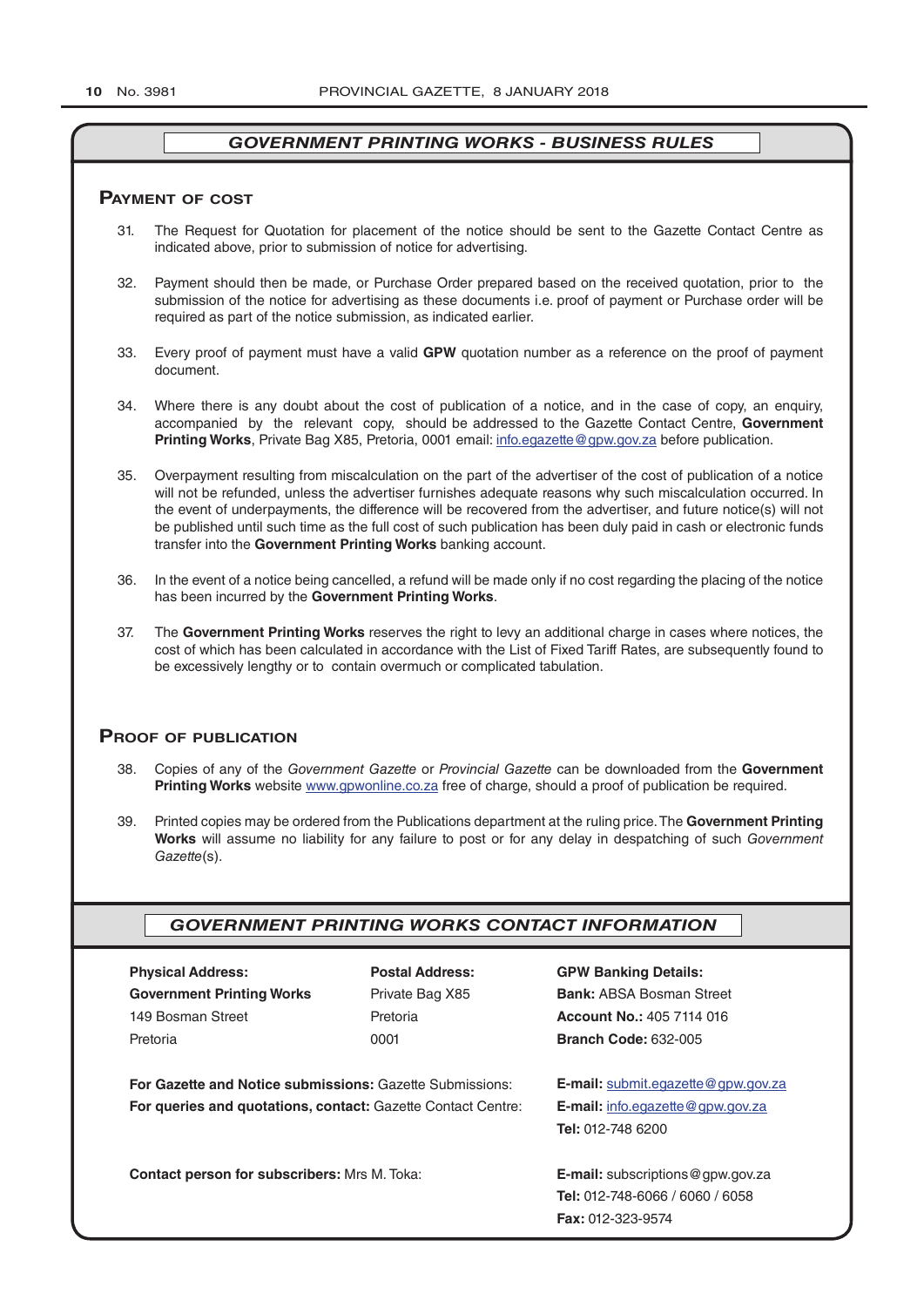# Provincial Notices • Provinsiale Kennisgewings

#### **PROVINCIAL NOTICE 2 OF 2018**

# SUNNYRIDGE EAST LONDON REMOVAL OF RESTRICTIVE TITLE DEED CONDITIONS FOR ERF 18434

Erf 18434. restrictive title conditions 3(a) & (d) found in Deed of Transfer No. T0578/2015, pertaining to Land Use Management Bylaw of 2016, approval is hereby granted for the removal of 2013, read with Section 59 of the Buffalo City Metropolitan Municipal Spatial Planning and In terms of Section 47(1) of the Spatial Planning and Land Use Management Act No.16 of

removed. local Registrar of Deeds in King Williams Town to ensure that the conditions/ clauses are Provincial Gazette and thereafter arrange for the endorsement of your Title Deed with the Please be advised that you will be required to place a notice of the approval in the

7486200 or email info@egazette@gpw.gov.za www.gpwonline.co.za. Alternatively, you can contact the GPW contact centre on 012-Please note that you can request a quote for the Provincial Gazette notice at

finalized: information within six months in order for your Removal of Restrictions application to be Please provide Property Management Department / Land Administration with the following

1. Proof of Gazette notice.

as de la constantina.<br>Espainia

2. Proof of lodgement with the Deeds office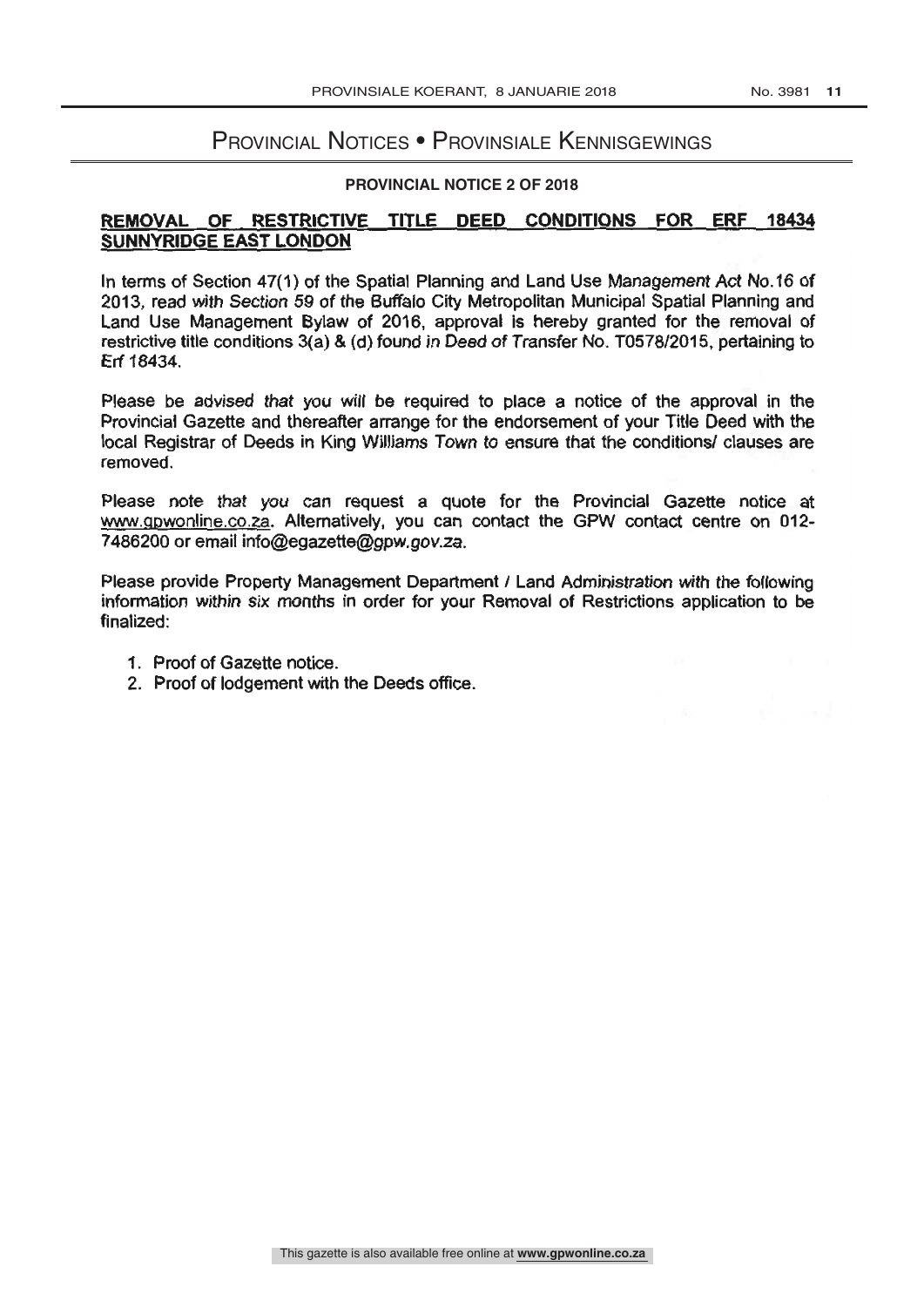number 043-705 3788 / 043- 722 6157. Further information regarding the proposal can be obtained from Ms L. Deliwe at telephone

Yours faithfully

TIAL PLANNING AND DEVELOPMENT **MAJEÑG** 

1-8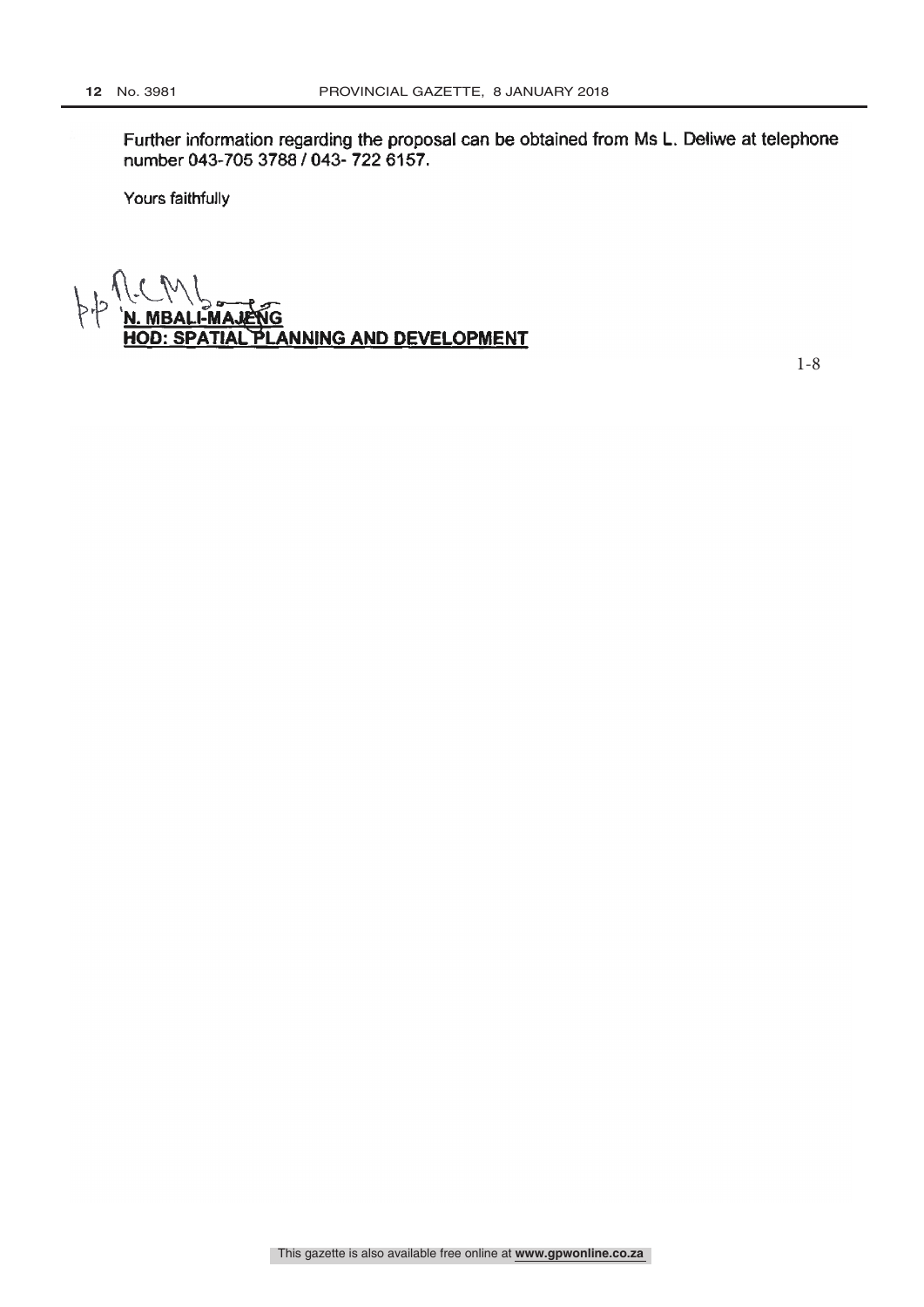# **PROVINCIAL NOTICE 3 OF 2018**

### Nelson Mandela Bay Municipality (EASTERN CAPE)

Removal of Restrictions in terms of the Spatial Planning and Land Use Management Act, 2013 (Act 16 of 2013)

### ERF 2913 NEWTON PARK, PORT ELIZABETH, EASTERN CAPE

Under Section 47 of the Spatial Planning and Land Use Management Act, 2013 (Act 16 of 2013) and upon instructions by the Local Authority, notice is hereby given that conditions, II.B. (1) and II.B. (2) in Deed of Transfer Number T72109/2017 applicable to Erf 2913 Newton Park, Port Elizabeth, are hereby removed.

8–15

#### **PROVINCIAL NOTICE 4 OF 2018**

#### Nelson Mandela Bay Municipality (EASTERN CAPE)

Removal of Restrictions in terms of the Spatial Planning and Land Use Management Act,2013 (Act 16 of 2013)

#### ERF 2364 WALMER, PORT ELIZABETH, EASTERN CAPE

Under Section 47 of the Spatial Planning and Land Use Management Act, 2013 (Act 16 of 2013) and upon instructions by the Local Authority, notice is hereby given that conditions B.6. (a) (b) (c) (d) in Deed of Transfer Number T000045703/2016 applicable to Erf 2364 Walmer, Port Elizabeth, are hereby removed.

8-15

# **PROVINCIAL NOTICE 5 OF 2018**

# Nelson Mandela Bay Municipality (EASTERN CAPE)

Removal of Restrictions in terms of the Spatial Planning and Land Use Management Act,2013 (Act 16 of 2013)

#### ERF 2485 NEWTON PARK, PORT ELIZABETH, EASTERN CAPE

Under Section 47 of the Spatial Planning and Land Use Management Act, 2013 (Act 16 of 2013) and upon instructions by the Local Authority, notice is hereby given that conditions C.6., C.7., C.8., C.9. and C.10. in Deed of Transfer Number T000017654/2017 applicable to Erf 2485 Newton Park, Port Elizabeth, are hereby removed.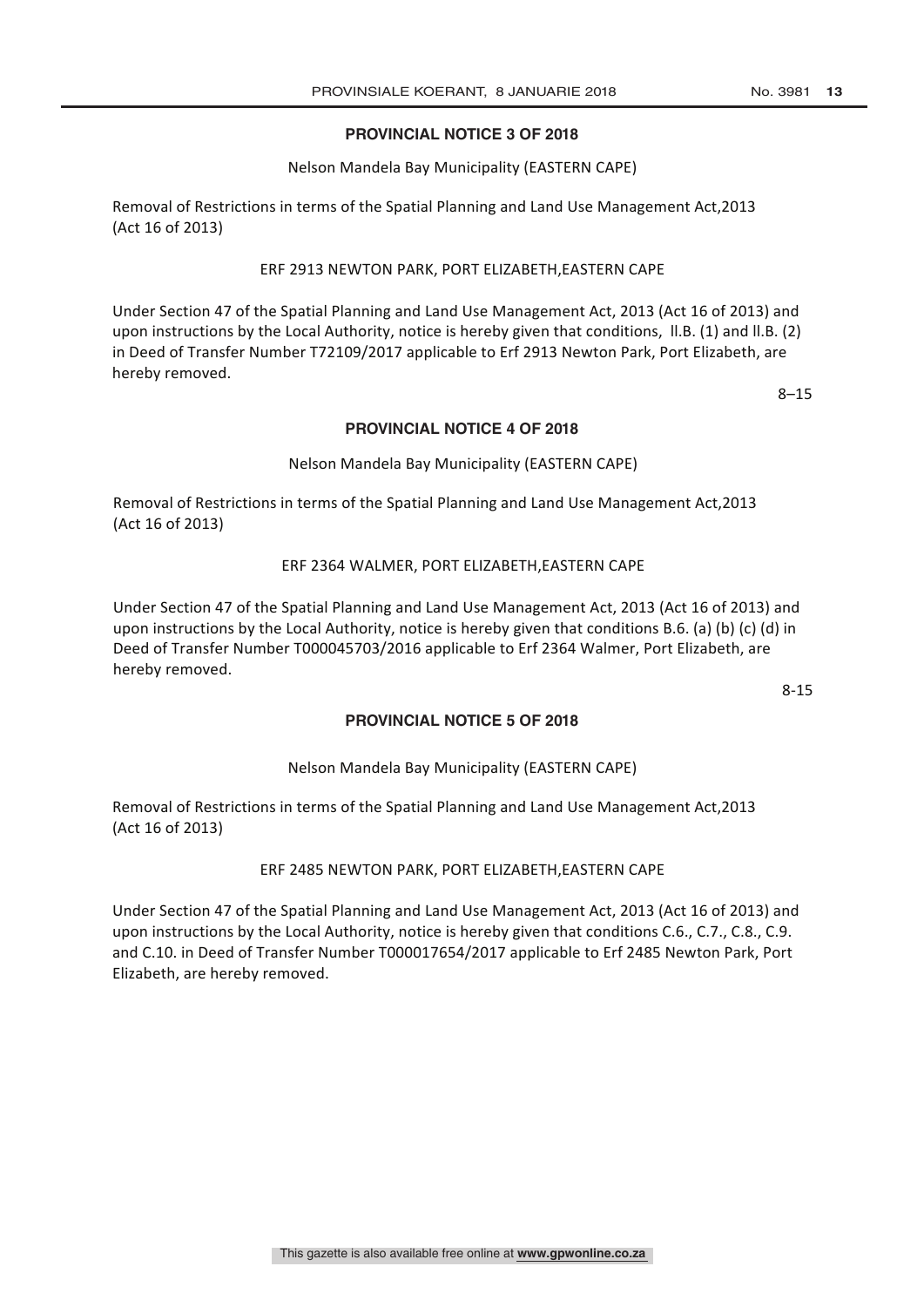# Local Authority Notices • Plaaslike Owerheids Kennisgewings

# **LOCAL AUTHORITY NOTICE 3 OF 2018**

Buffalo City Metropolitan Municipality (EASTERN CAPE)

Removal of Restrictions in terms of the Spatial Planning and Land Use Management Act 2013 (Act 16 of 2013) and the Buffalo City Metropolitan Municipality Spatial Planning and Land Use Management By-Law (2016).

# ERF 7036 EAST LONDON

In terms of Section 47(1) of the Spatial Planning and Land Use Management Act 2013 (Act 16 of 2013) read with Section 59 of the Buffalo City Metropolitan Municipal Spatial Planning & Land Use Management Bylaw of 2016 and upon instructions of the Local Authority a notice is hereby given that conditions:

 $\bullet$ C. (a) (b) (c) & (d) found in Deed of Transfer No. T1202/2008, pertaining to Erf 7036 East London are hereby removed.